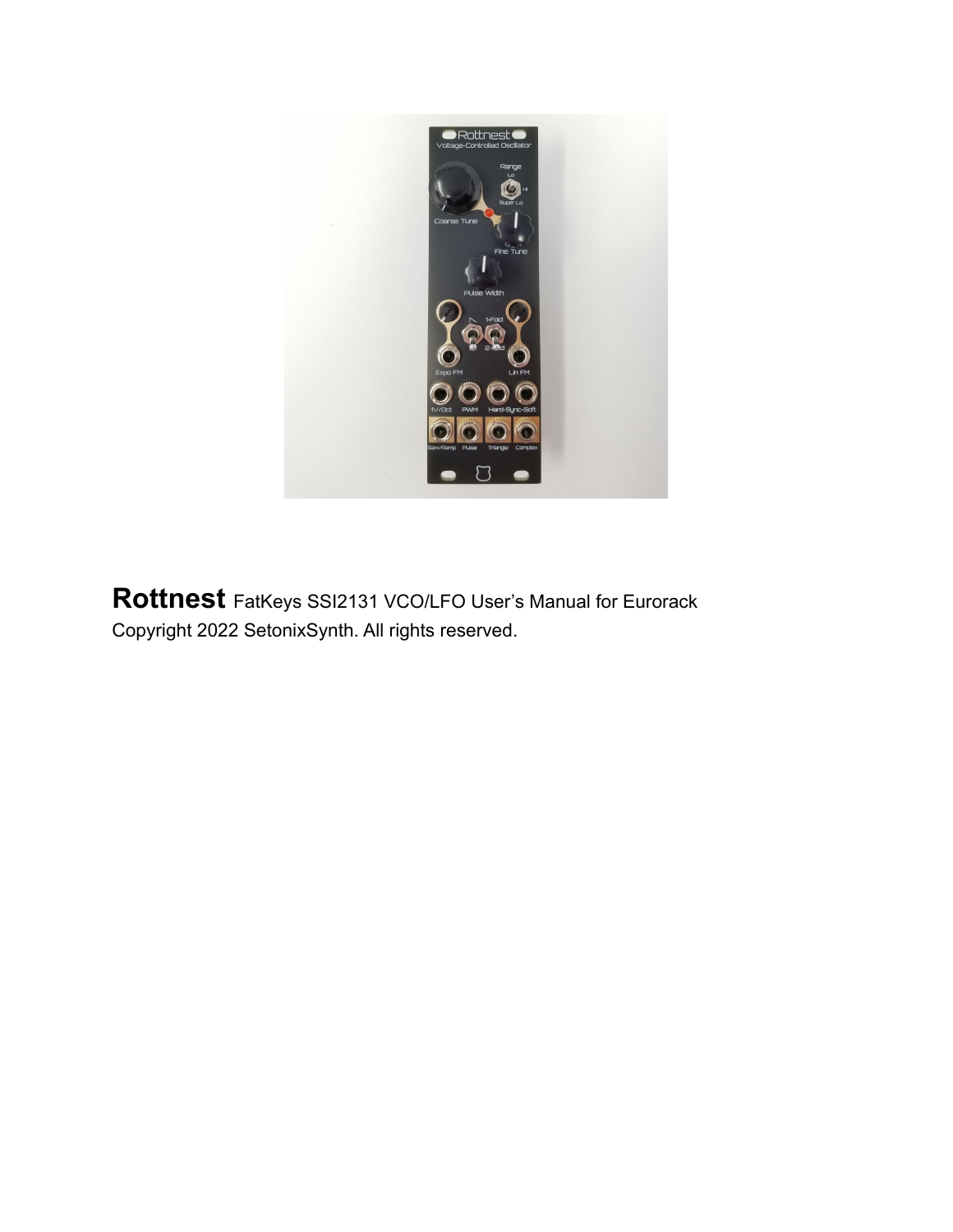Hello and thank you for using the Rottnest Voltage-Controlled Oscillator for Eurorack modular. We hope you will find its tones most pleasing!

## **Technical Specifications (Eurorack standard)**

Width: 8hp Depth: 28mm Peak Current Draw: 36mA @ +12V, 30mA @ -12V Output voltage range (Saw/Ramp, Pulse, Triangle): approx +/-5V (10Vpp) Output voltage range (Complex): approx +/-4V (8Vpp) in "1-Fold" mode; +/-5V (10Vpp) in "2-Fold" mode

# 1. Connecting your Rottnest

Connect a power cable to the pin header at the top of the Rottnest pcb. The -12V side of the connector must be aligned with the silkscreen stripe indicator for proper use. This module is reverse diode protected, but it is still not recommended that you plug it in backwards to see what happens.

## 2. Theory of Operation

Rottnest Island (Wadjemup in Noongar, colloquially known as Rotto) is a 19-square-kilometer (7.3 sq mi) island off the coast of Western Australia. Rottnest is well known for its population of quokkas, a small native marsupial found in very few other locations. (*Source: Wikipedia)*

The Rottnest VCO is, at its core, a simple oscillator designed around the FatKeys SSI2131 VCO-on-a-chip and made possible by the incredible [documentation](http://www.soundsemiconductor.com/downloads/ssi2131datasheet.pdf) provided by Sound Semiconductor. This chip performs outstandingly well both in terms of technical performance and sound, which makes it easy to design a great oscillator.

In designing the Eurorack-format Rottnest, we set out to create a great-sounding, performance-friendly and space-efficient VCO with as much useful functionality as possible, delivering everything a user could want in a "basic" VCO (well, apart from a sine!), while also nudging them in the direction of the weird and wild by way of a two-stage onboard Lockhart Wavefolder (inspired by the CGS52 Lockhart Wave Folder by Ken Stone, who was in turn inspired by "Nonselective Frequency Tripler Uses Transistor Saturation Characteristics" by R. Lockhart, Jr.) and two ranges of LFO.

The rich and thick harmonics generated by this oscillator, it's worth noting, will become wild monsters when paired with a nice resonant oscillator, for example our Marsupial Dual VCF or many other worthy contenders. As an LFO, meanwhile, the Rottnest can go really, really slow across all waveform types, making it very useful for generative ambient patches, for example.

# 3. Summary of Functions

**Coarse Tune:** Sets the starting frequency of the oscillator over a 10-octave range. **Fine Tune:** Adjusts the starting frequency of the oscillator over approximately 1.5 semitones. **Lin FM Amt**: Amount of Linear Frequency Modulation. Full CCW = 0 modulation. **Lin FM:** Control Voltage input which changes the oscillator's frequency linearly. (Note: this output is AC coupled above approx. 1 Hz to preserve pitch in VCO mode.) **Expo FM Amt:** Amount of Exponential Frequency Modulation. Full CCW = 0 modulation. **Expo FM:** Control Voltage input which changes the oscillator's frequency exponentially.